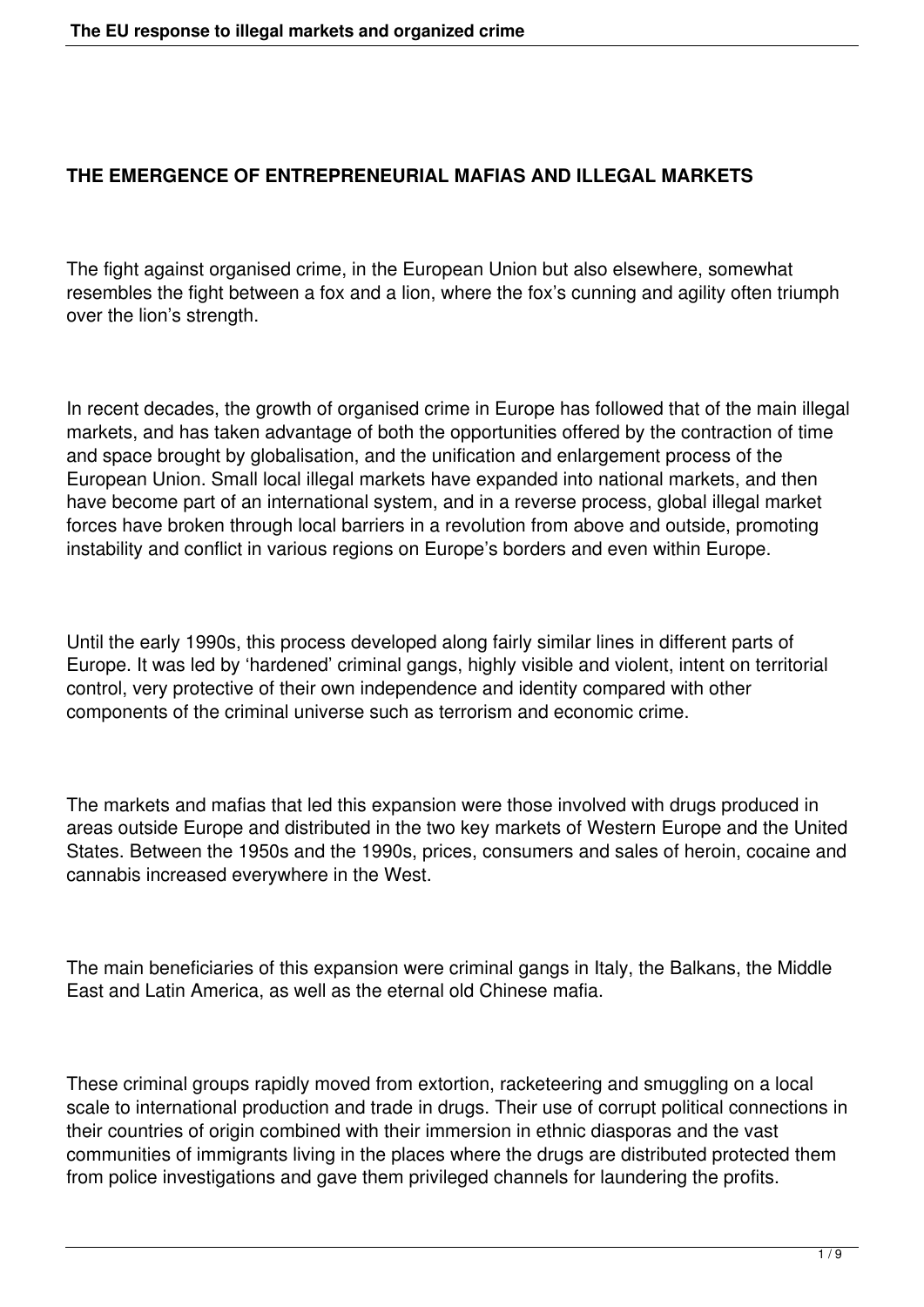In some areas like southern Italy, the conquest of vast territorial enclaves on the back of the growth in drug profits meant for the dominant mafias there the possibility of expanding into legal markets, constituting deadly competition to lawful enterprises and appropriating a significant share of the national and European funds destined for the development of depressed areas.

In other areas with a more cosmopolitan commercial tradition, the drug mafias also appeared in the contiguous arms and human trafficking markets, though without moving their main focus, until the 1990s, from the most lucrative sector – drugs. These same criminal gangs linked up in some cases with nationalist and separatist terrorist movements, though always on the basis of ad hoc agreements and a clear division of roles and responsibilities. The classic example of this is the collaboration of Turkish nationalist terrorist groups and Turkish drug cartels in organising the assassination attempt on the Pope in 1981.

The threat or use of physical violence has been a cornerstone of the activity of these criminal groups in illegal internal and global markets. The mafia wars in Italy in the 1960s and 1980s, in the Balkans during the breakdown of Yugoslavia, in Colombia and Bolivia in the 1970s and 1980s, and in South-East Asia during the period of dominion of the Golden Triangle, the opium protection zone, were fought by families, and illegal cartels and federations with territorial sovereignty, means of coercion and techniques often not entirely dissimilar to those of States.

The use of violence was also a last resort and a guarantee of respect for contracts when it came to criminal cartels on the one hand and financial crime on the other. This form of serious crime has also grown as the mafias have grown, but away from the spotlight of the media and public authorities, interested in the problem only when banks fail or bankers meet a tragic end.

## **THE EUROPEAN RESPONSE**

The legislative, political and judicial response of individual European countries to the challenge of new types of criminality came late, between the late 1980s and early 1990s. Until the 1980s, when the illegal markets were expanding at their fastest rate, the attention of public opinion and European governments was turned to terrorism. Terrorist activity had had Europe as its main theatre of operations for the entire twenty-year period from 1970 to 1990. As shown by the table below based on the Rand Corporation database which has recorded all terrorist acts from 1968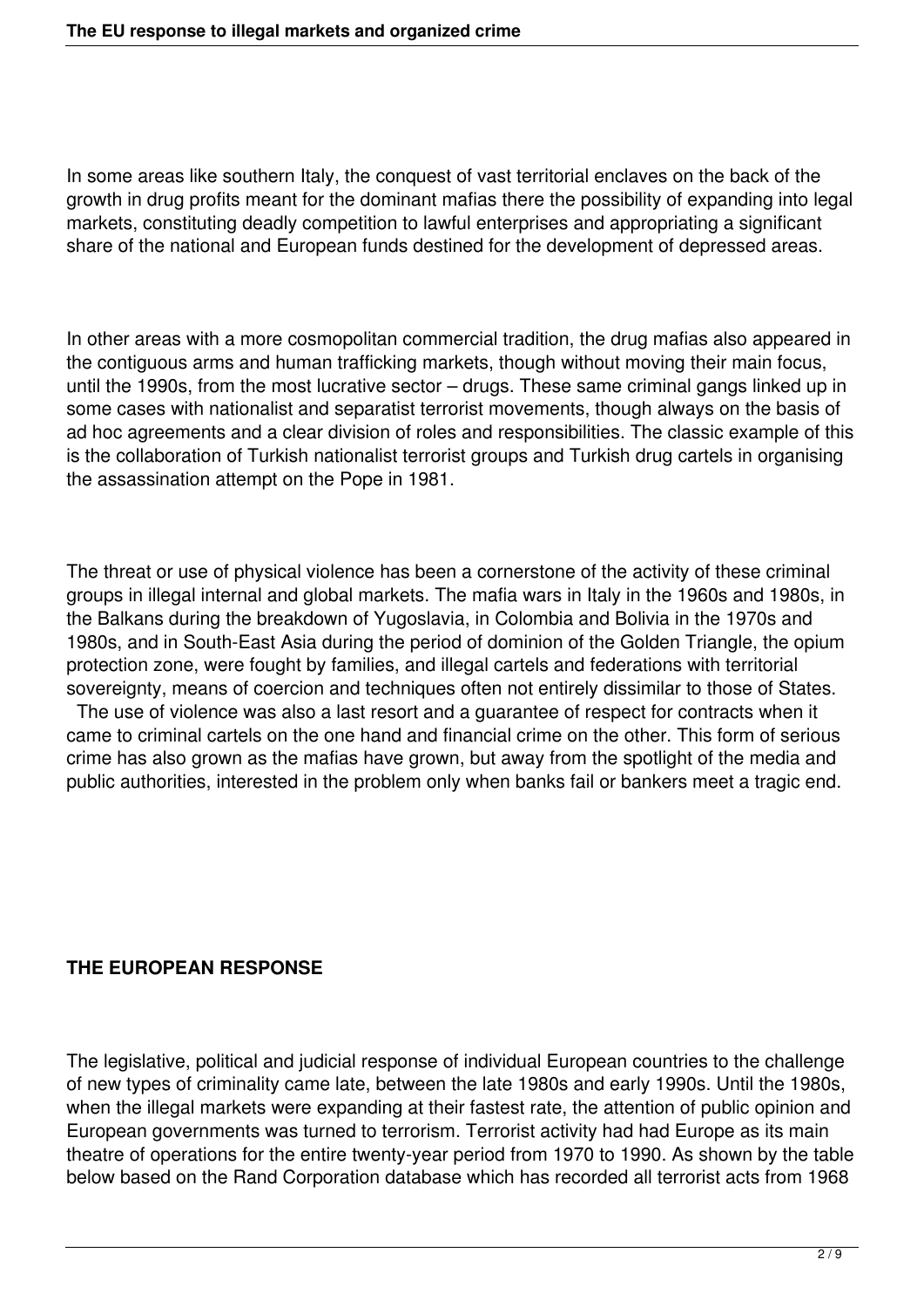to the present day, of all the world's regions Europe was the worst affected. Out of 5 433 attacks worldwide between 1970 and 1989, 1837, or 33.8%, took place on European soil, compared with 1 232 in Latin America, 1 200 in the Middle East, and only 388, or 7.1%, in North America.

## **INTERNATIONAL TERRORIST ATTACKS FROM 1970 to 1989**

| <b>REGION</b>             | <b>Incidents</b> | $\frac{1}{\sqrt{2}}$ |
|---------------------------|------------------|----------------------|
| <b>Western Europe</b>     | 1,837            | 33.8                 |
| Latin America, Caribbean  | 1,232            | 22.7                 |
| Middle East, Persian Gulf | 1,200            | 22.1                 |
| North America             | 388              | 7.1                  |
| Africa                    | 334              | 6.2                  |
| South Asia                | 205              | 3.8                  |
| Southeast Asia, Oceania   | 149              | $\overline{2.7}$     |
| East, Central Asia        | 66               | 1.2                  |
| <b>Eastern Europe</b>     | 22               | 0.4                  |
| <b>TOTAL</b>              | 5,433            | 100                  |

An increase in the fear of terrorism in Europe left its mark on the 1970s and 1980s, and closely followed the graph of attacks. This reached its peak, as the figure below shows, in 1985-86, and then fell rapidly until today.

From then on, there has been a rapid reduction in attacks in Europe, but almost nobody has realised that in the meantime organised crime has become deeply rooted, exploiting the polarisation of collective alarm about the terrorist threat.

*Source: RAND MIPT Database.*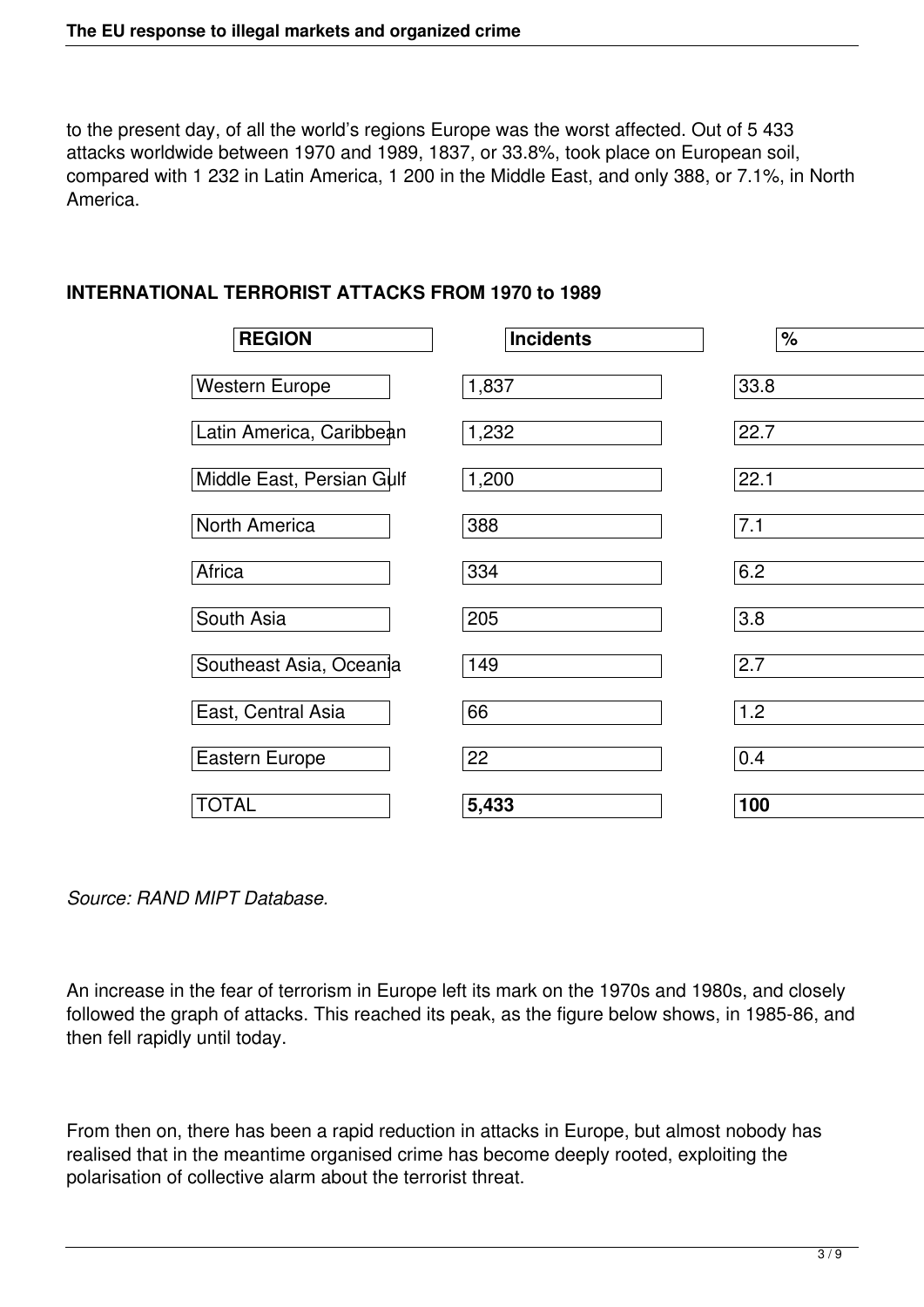Until the early 1990s, Italy was the only country in Europe where the problem of organised crime was at the centre of the public's attention. Already by 1982, when General Carlo Alberto Dalla Chiesa was assassinated in Palermo, Italy had begun to overhaul its anti-mafia legislation, making the need to attack the economic and entrepreneurial side of major crime central to its efforts by abolishing banking secrecy for judicial investigations, seizing the proceeds from crime and setting up specialised, centralised anti-mafia police units.



#### **INTERNATIONAL TERRORIST ATTACKS IN EUROPE 1968-2007**

*Source: RAND MIPT Database. Attacks in which at least one person died.*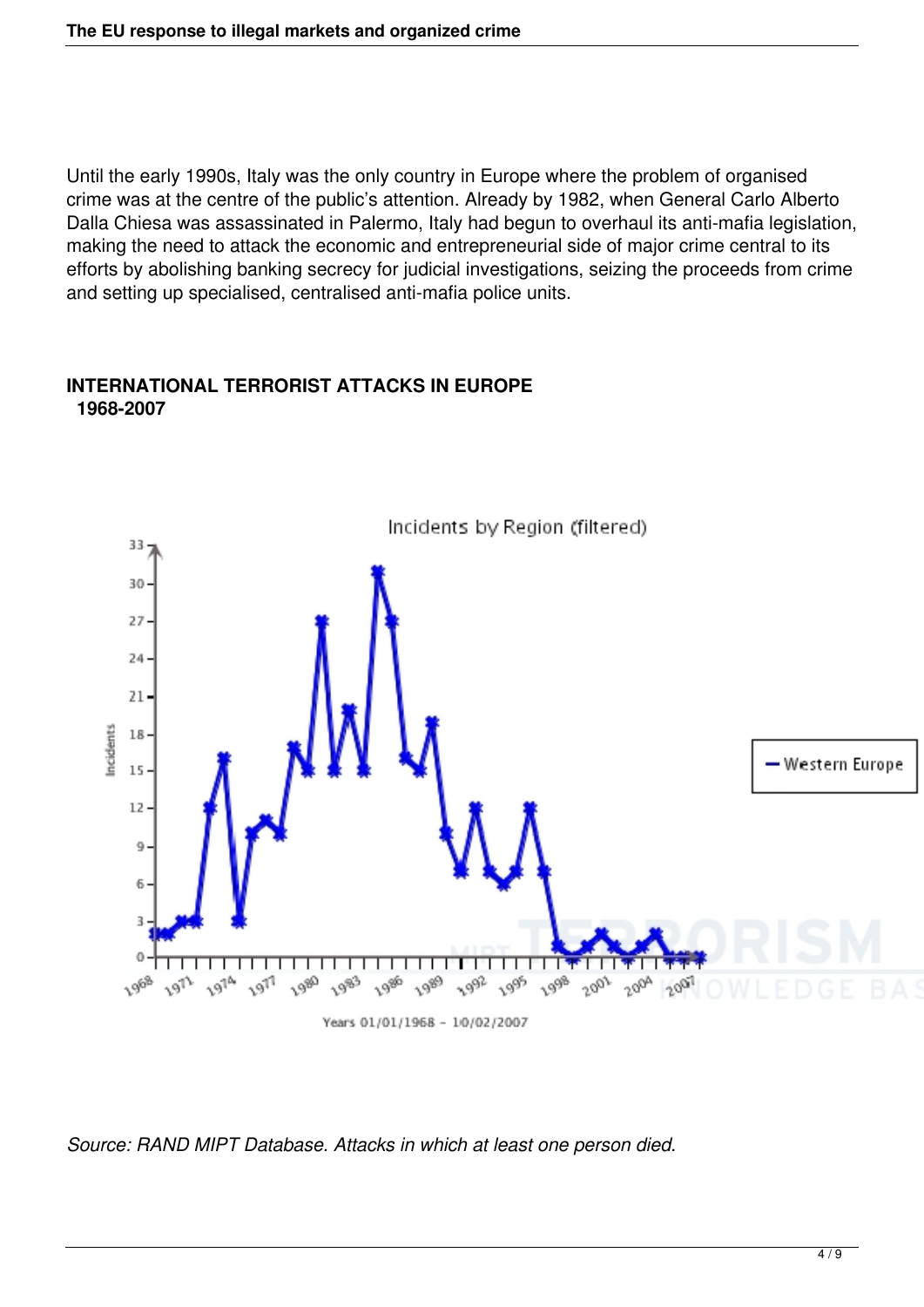The spread to other European countries of concerns about the threat of crime, as well the creation of the first instruments to combat it as a common threat, is one of the great merits of the European Union and the 1992 Treaty of Maastricht. Although the Treaty did not yet explicitly identify organised crime as a serious threat or as a central component of the 'third pillar' of the Union – this was something the 1997 Treaty of Amsterdam did – it did propose the establishment of Europol and opened the way for the EU to lead the fight against organised crime.

 The European Union in some ways stole a march on its own Member States in identifying the new threat. Since then, European policy on this issue has been constantly evolving. Between 1998 and 1999, an action plan was drawn up, and in Tampere, Finland, an overall strategy was approved that provided for joint investigative teams for the EU Member States, the creation of a task force of police chiefs, the birth of Eurojust to coordinate national prosecuting authorities, and a stepping up of the fight against money laundering and the action of the financial intelligence units.

In 2001, on the back of reactions to 11 September, one of the most powerful measures in the fight against all types of cross-border crime was approved: the European arrest warrant. This legislation created a de facto European judicial area by eliminating in one stroke the cumbersome judicial reciprocity procedures that slowed down the activities of prosecution services in the EU Member States.

Finally, the draft European Constitution provided for the creation of a proper European Public Prosecutor and further strengthened Europol.

 Alongside the intergovernmental activities of the EU's executive bodies came the signature of three new Council of Europe Conventions – on trafficking in human beings, money laundering and terrorism – and the parallel adaptation of the internal legislation of individual Member States. They ended up adopting broadly similar legal standards in a number of areas such as banking secrecy, the confiscation of assets, laundering, terrorism, people trafficking and corruption. This standardisation made interjudicial cooperation much easier and further reduced the ability to evade punishment for cross-border crimes.

So there was a European response to the challenge of organised crime and illegal markets and it had an impact. It was not the deadly blow dealt by an old lion irritated by the provocations of a fox, but nor was it an impotent roar. Furthermore, these measures were enhanced and made universal by the UN Convention on Transnational Organized Crime, which was signed in Palermo in 2000 by 125 countries and entered into force in 2003.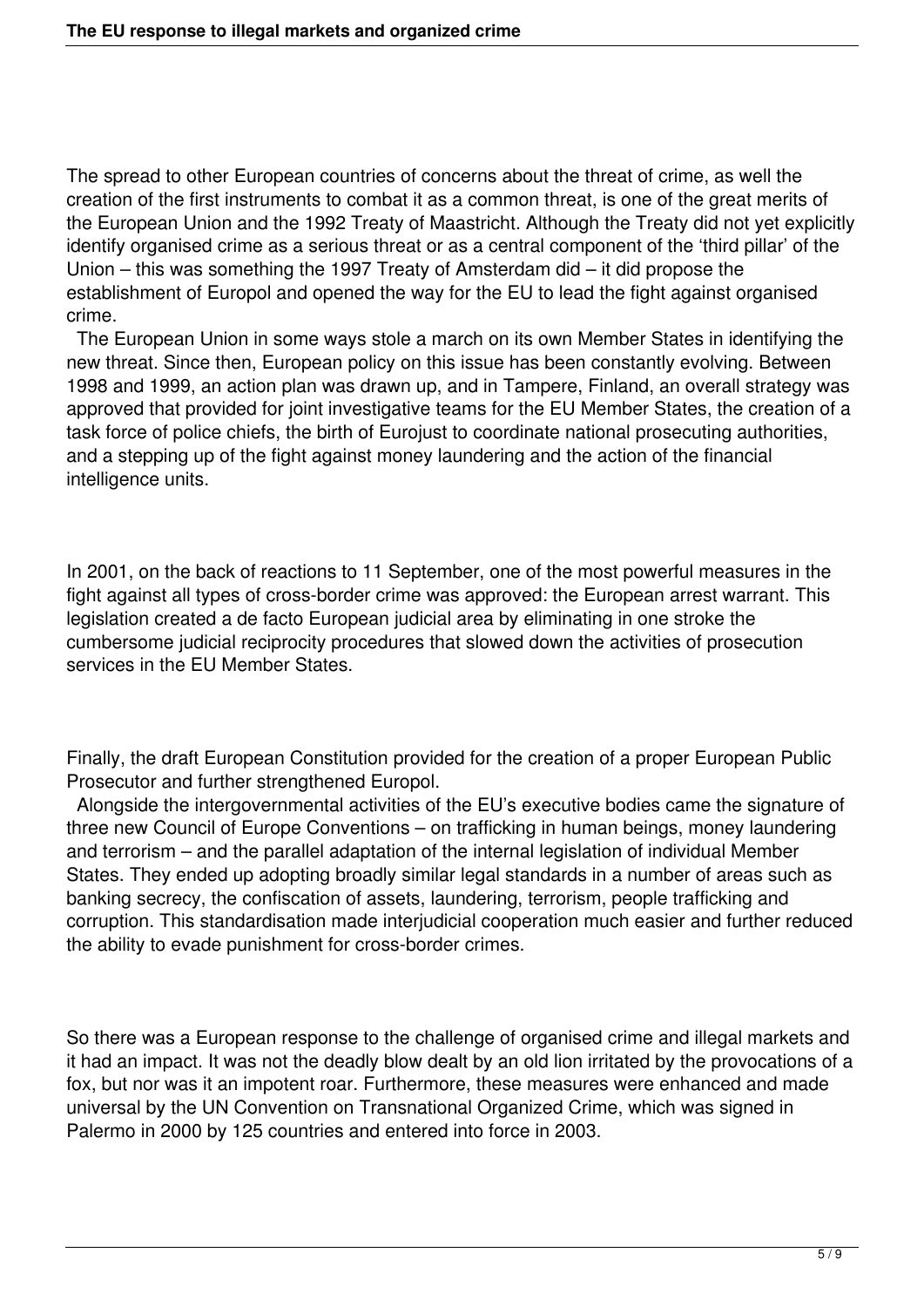The most significant consequence of the set of measures against organised crime and money laundering adopted by the European Union and its Member States since 1992 has probably been that it has led to a reduction in the use of physical violence by criminal groups for settling disputes and attacking the biggest threats to their power.

Quicker exchanges of information, better international coordination of investigations, and more effective legal and technical instruments available to the police and prosecution services have meant that the number of perpetrators of mafia murders, massacres and kidnappings evading capture has dramatically fallen in almost all European countries. In the European mafia and anti-mafia capital Palermo, killings linked to organised crime have almost been eliminated, falling from 100 to 150 per year 15 years ago to 2, 3 or even none at all more recently. Even in some of the turbulent areas on the edge of the EU, such as Albania, Serbia, Turkey and Russia, the use of violence and massacre as a method of settling criminal disputes has become rarer.

In other words, the same process that occurred in the United States between the 1920s and the 1970s, limiting the use of the most extreme forms of coercion by professional criminals, has taken place in Europe and some other parts of the world. In the American mafia capital Chicago, mafia homicides fell from 599 in the 1920s to 61 in the 1960s to a negligible figure today.

The drop in criminal violence in Europe during the 1990s not only concerned the mafia and the principal illegal markets, but was also more general. Both the data for crimes reported to the police and the victimisation surveys promoted by the EU itself show a decline between 1992 and 2005 by more than 30% for the whole of Europe and as much as 40% in some individual Member States.

Alongside the response of the European public authorities to the threat of crime there are also sociological, demographic and economic causes that help to explain this phenomenon, which require more detailed investigation. Here it is sufficient to point out how the use of violence as a strategic resource by organised criminal gangs has fallen significantly in today's Europe.

# **THE NEW LANDSCAPE**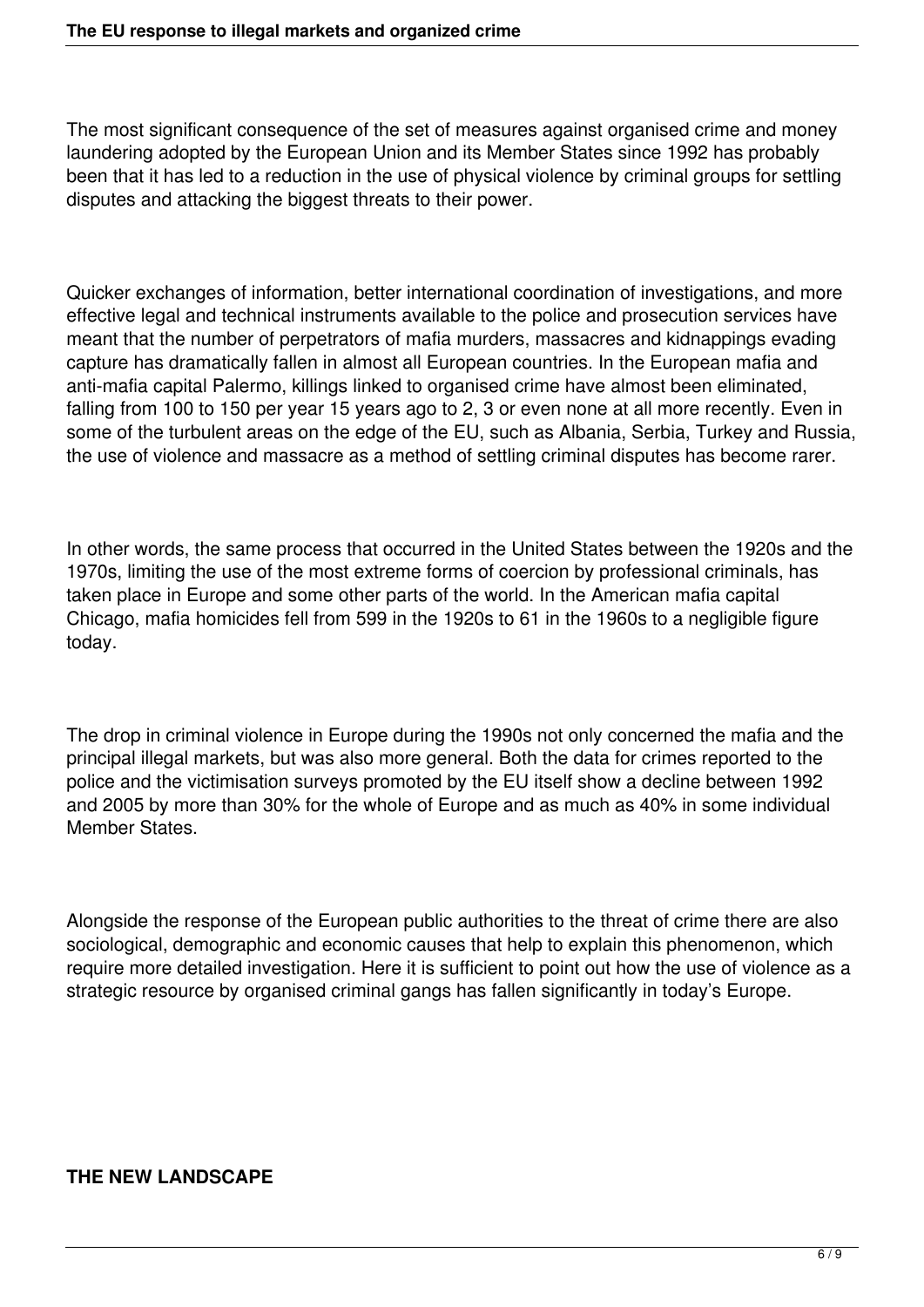Such a marked reduction in the figures for violence cannot be attributed solely to the response of the European public authorities to organised crime. The drop in violence has also occurred in places where these policies have not been enforced, or where they have had only an indirect effect.

The phenomenon should also be interpreted as the start of a response by major organised criminals to the more effective measures to combat crime, in line with the rules of the continuing game between the fox and the lion.

This response is a strategy partly dictated by circumstances and partly born out of a reasoned choice. It is in the process of establishing a new landscape in which three factors are at work.

The first is a change of structure. Criminals are switching from hierarchies and criminal gangs to more fluid and complex structures where the 'network' is becoming more important as the predominant form of organisation. Today's international criminal networks are very often horizontal entities without any hierarchy, central core or territorial attachment as in the past, and are characteristically very flexible with the ability to merge into vaster networks of a legitimate nature. Moreover, these criminal networks extend from the legitimate economy to the illegal economy without any break in continuity, often rendering pointless any distinction between organised crime and economic crime.

Within these criminal networks, criteria of affiliation and selection based on background do still exist, but the kind of total commitment demanded by secret societies such as the Triads and the Sicilian Cosa Nostra is no longer required. Strategic parts of the network may still have an ethnic, clan or national identity, but these are variable qualifications which do not have to be exchanged for a permanent identity.

 The second factor is the diversification of the areas in which criminal groups are active, a response to a number of long-term trends in the illegal economy. The most important of these trends is the decline in the scale and centrality of the drugs market in the overall panorama of crime.

Almost nobody, not even the experts, predicted the change that has occurred in heroin and cocaine prices in the wealthiest markets – Western Europe and the United States – since the 1990s.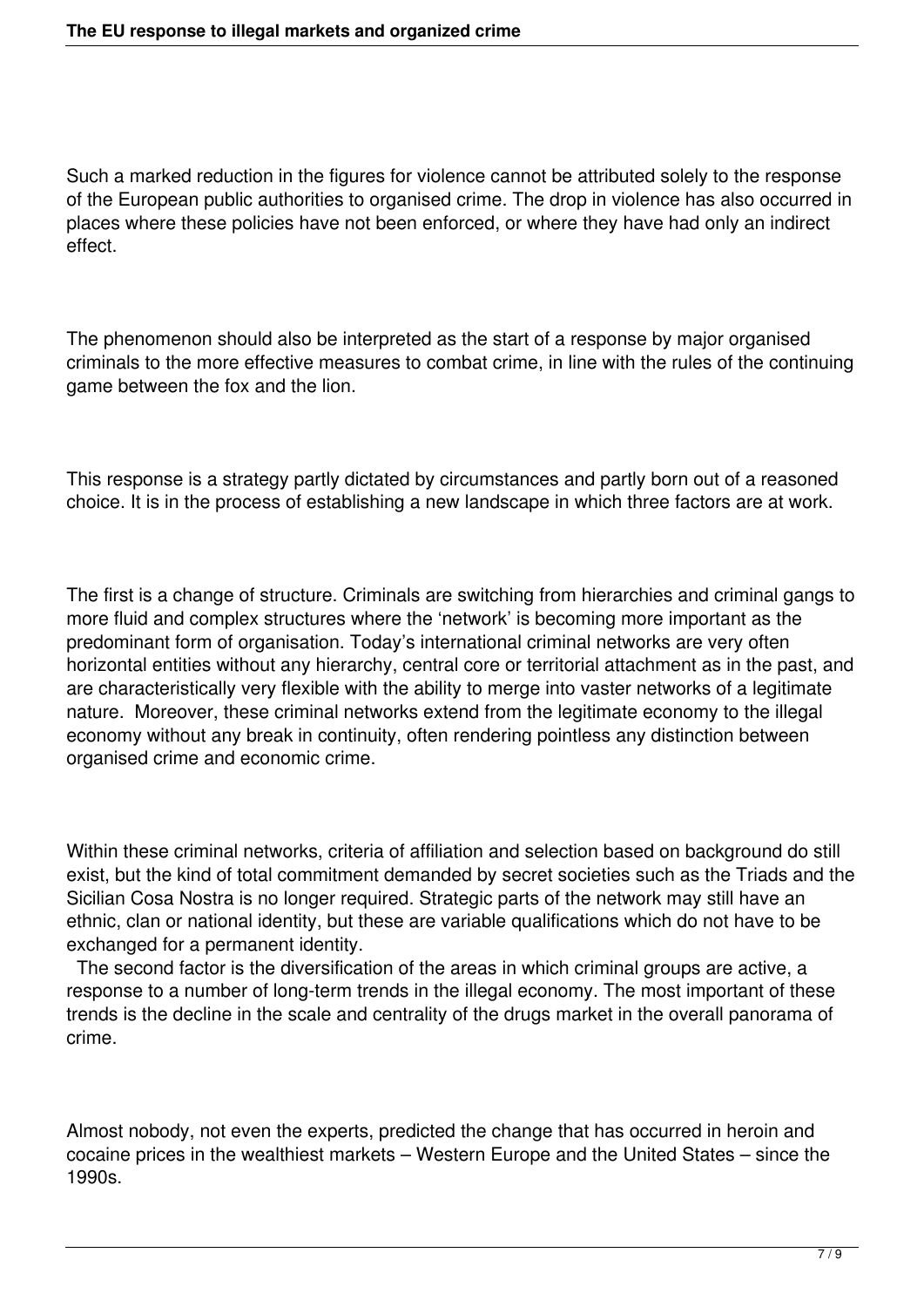Yet there has been a steady decline in retail and wholesale prices each year, which has been uniform across all the countries of Western Europe and in the United States. One gram of heroin used to have an average street value of 196 euros in 1990 in the 18 Western European countries. The price had tumbled to 56 euros by 2006. However, the important price for the drugs mafias is the wholesale price. Over the same period, this price has fallen from 106 to 25 euros. In the United States, this tumble has been even more pronounced.

Because the number of European and American consumers has remained constant or diminished over the same period, the turnover of the largest illegal market has now shrunk to less than a quarter of what it was. With it, the profits of the assorted people involved in the drugs trade, and of the international organised criminals who control wholesale sales, have also shrunk. The price trend for cocaine has been similar, with the increase in the number of consumers in some European countries since 2000 being offset by a vast reduction in the number in the United States.

If we add to the drop in prices the parallel increase in operating risks signified by the increase in the number of arrests and particularly of drug seizures – these have doubled for heroin, and for cocaine have reached nearly 50% of the goods supplied – we can understand why the drive to find new markets has become so important for drug dealers.

The shrinking of the drugs market was therefore accompanied – also in the 1990s – by growth in trafficking in human beings and the smuggling of small arms and counterfeit goods.

### **AVERAGE RETAIL AND WHOLESALE PRICES FOR A GRAM OF HEROIN IN 18 EUROPEAN COUNTRIES AND THE USA FROM 1990 TO 2006**